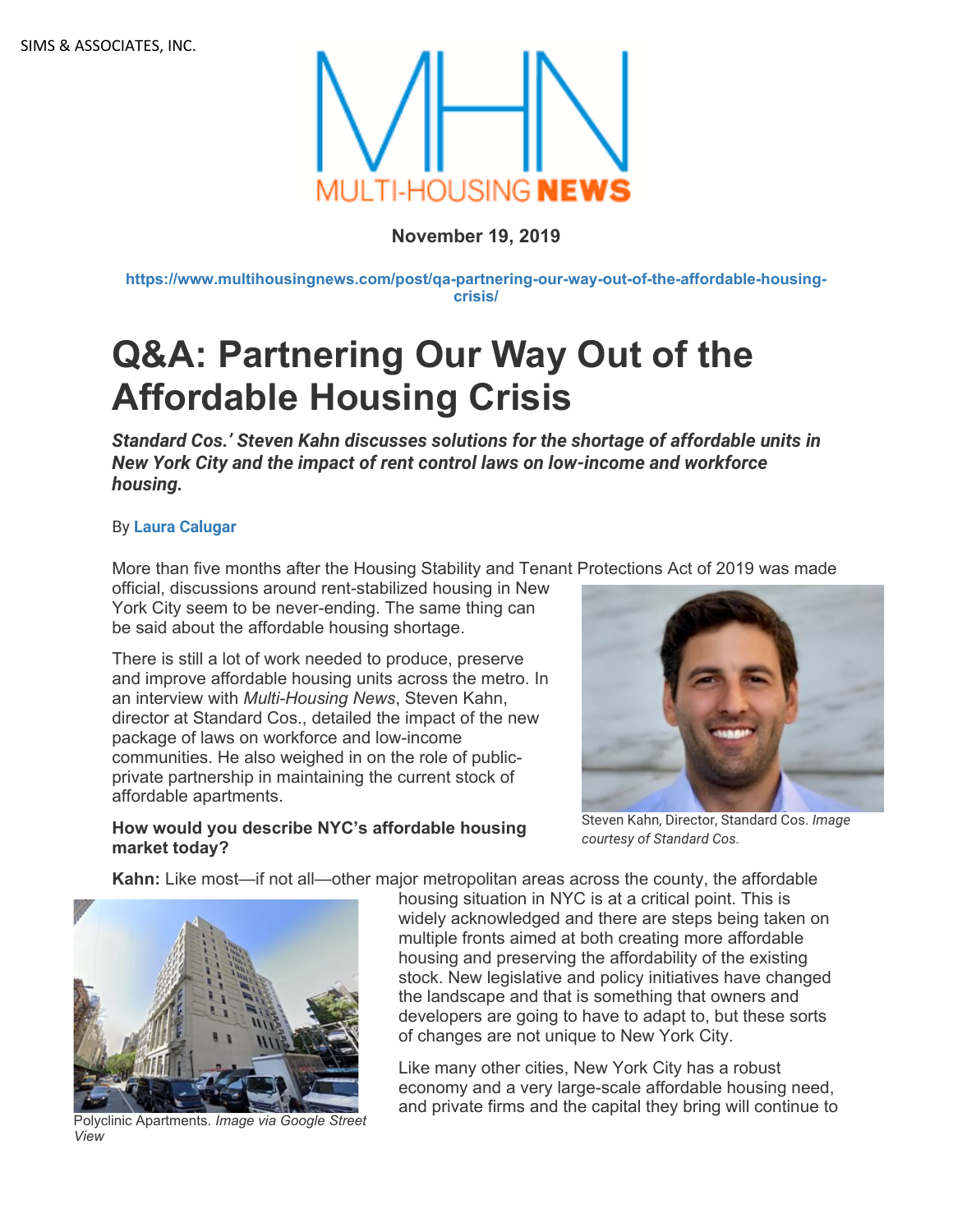be a critical component of any comprehensive effort to solve the affordable housing crisis. This requires close collaboration and partnership between the public and private sectors.

#### **What are the first effects of the new rent control laws?**

**Kahn:** The effects of the new rent control laws in NYC have proven to be swift and far reaching, and the long-term implications could be very troubling. These laws change the landscape for existing housing that is affordable to low-income and working-class households, both for owners and for residents. These laws seem to create a disincentive to invest in the existing housing stock, which could ultimately lead to residents having homes that, though they are affordable, fall into a state of disrepair.

This, in turn, could lead to additional burden on the City or other public agencies that will have to devote considerable time and resources to resolving resident issues and working with landlords who do not have the budget capacity to invest further in these buildings. With rental income growth allowed under the laws unlikely to match growth in expenses such as taxes, utilities and maintenance costs—which are constantly inflating—residents will face deterioration in their housing.

These new rent control laws make the need for private firms to get involved even more acute. The new rent control laws are largely aimed at protecting the affordability of housing units that are already under rent regulation. There is still a lot of work needed to produce new affordable housing units, preserve the units that are at risk of exiting affordability programs as neighborhoods continue to change and make improvements to the countless affordable housing properties in New York that are in need of extensive rehabilitations.

The New York City Housing Authority has recognized that much of the public housing stock in New York City has maintenance needs that far exceed the public capital available to address those needs and has reached out to private sector firms to form partnerships that will complete the rehabilitation using private capital. The formation of public-private partnerships like this is a model that must be replicated and expanded to achieve meaningful progress in solving the affordable housing crisis in New York City and nationwide.

#### **Do you expect multifamily real estate investors to redirect their investments into other property types given that the new laws appear to be disincentivizing the very professionals that can alleviate the affordable housing shortage?**

**Kahn:** Yes, we do expect to see some shift in investor's focus within New York City, but we do not expect it to adversely impact our plans to continue creating, preserving and improving affordable housing. If anything, it makes the role that Standard can play in easing the affordable housing shortage even more important. It could also create additional opportunities for us to get involved in NYC if other property owners look elsewhere or find that their current holdings no longer provide sufficient returns.

#### **Converting market-rate units into affordable apartments is definitely a solution. How does this work from a financial standpoint? How hard is it to find the necessary funds for your projects in New York City**?

**Kahn:** It is not easy to do, but savvy firms with the ability to design and implement creative capital structures and access private capital can navigate this complex process, ultimately delivering high-quality affordable housing that will benefit the community for generations. Like other major cities, New York City is a difficult place to convert market-rate housing to affordable, and the opportunities to do so must be carefully managed.